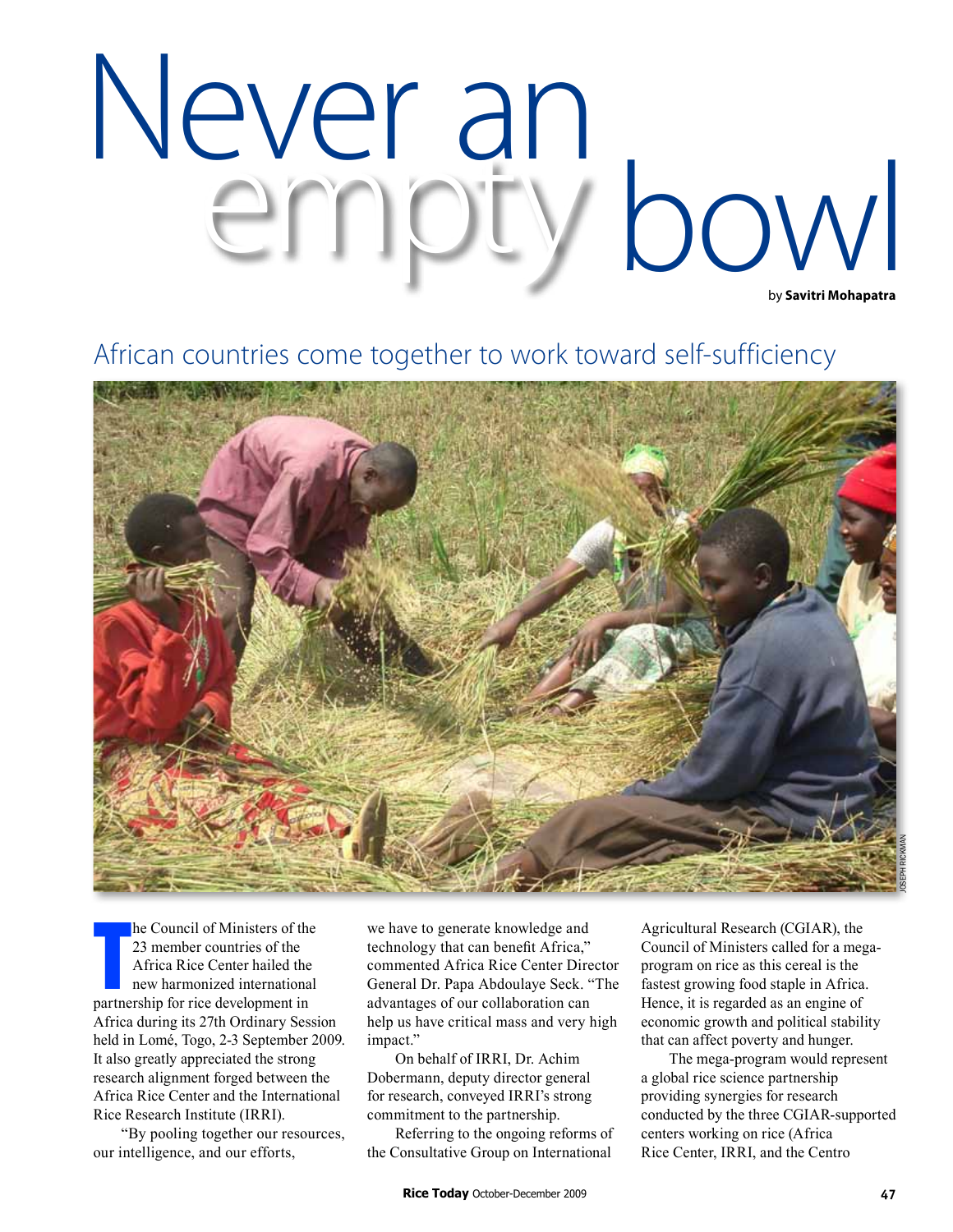

Internacional de Agricultura Tropical in Colombia) and other partners, most notably, the national research systems. Also included are other advanced research institutes, in conjunction with development partners.

Recognizing the geographic expansion of the Africa Rice Center, the Council of Ministers made a historic decision to officially change the center's name from the West Africa Rice Development Association (WARDA) to Africa Rice Center (AfricaRice).

"This change reflects the current reality," the Council of Ministers declared. "Today, our center is very different from when it was established in 1971, in view of the increasing number of member countries beyond West Africa and the continent-wide adoption of the public goods generated by it."

The Council underlined that the pan-African ownership of the Center has increased, particularly since 2007, during which six countries from central, eastern, and northern Africa joined the Center. As a result, the number of member countries rose from 17 in 2006 to 23 in 2009. The Council noted that, in fact, the Center's technologies and services greatly benefit 34 African countries, including 11 nonmember countries.

The Council of Ministers Session was inaugurated by the prime minister of the Republic of Togo, Mr. Gilbert Fossoun Houngbo, on behalf of the president. "We salute the prominent role that the Africa Rice Center has been playing in the fight against poverty through the intensification of rice research in Africa," stated the prime minister. He also appreciated the efforts made by the governments of the Center's member countries and the support of the



international donor community.

The current session of the Africa Rice Center Council of Ministers, which was chaired by Mr. Kossi Messan Ewovor, minister of agriculture, livestock, and fisheries, Republic of Togo, was held against the backdrop of the recent food crisis, particularly the rice crisis that affected several African countries.

The Council commended the Center for not only assisting the member countries in responding to the rice crisis, but also for alerting them and recommending strategies to effectively manage such crises in the future.

Following the food crisis, several member countries of the Africa Rice Center adopted key policy measures recommended by the Center in 2007 to support the rice sector. According to the Food and Agriculture Organization (FAO) of the United Nations, this contributed to an 18% increase in the



region's 2008 rice production compared with that of 2007.

 Most notable was the 241% increase in Burkina Faso's rice production in 2008 compared with 2007. Burkina Faso was one of the countries rocked by food riots. FAO attributes this turnaround in Burkina Faso's rice fortunes to government support to farmers. Senegal, the world's eighth-largest rice importer, also increased its rice production by 90% in 2008 through a presidential initiative.

Other African rice-producing countries that have recorded double-digit increases in national rice production in just 1 year are Mali, Benin, Nigeria, Ghana, Côte d'Ivoire, Guinea, and Uganda.

Many African governments have now prioritized local rice production. They strive to create conditions that will enable farmers to begin to use Africa's largely untapped land and water resources to produce affordable rice.

"This is a step in the right direction, but governments still need to do more in order to significantly reduce dependence on rice imports for national food security," says Dr. Papa Seck.

In realization of the critical role played by research in developing technology innovations and solutions required to increase rice production and food security, Africa Rice Center member countries invested ten times more in 2007-08 in rice research through their contribution to the Center than between 2001 and 2006.

These achievements and the challenges of the African rice sector were discussed by the Council, which concluded by making several key resolutions.